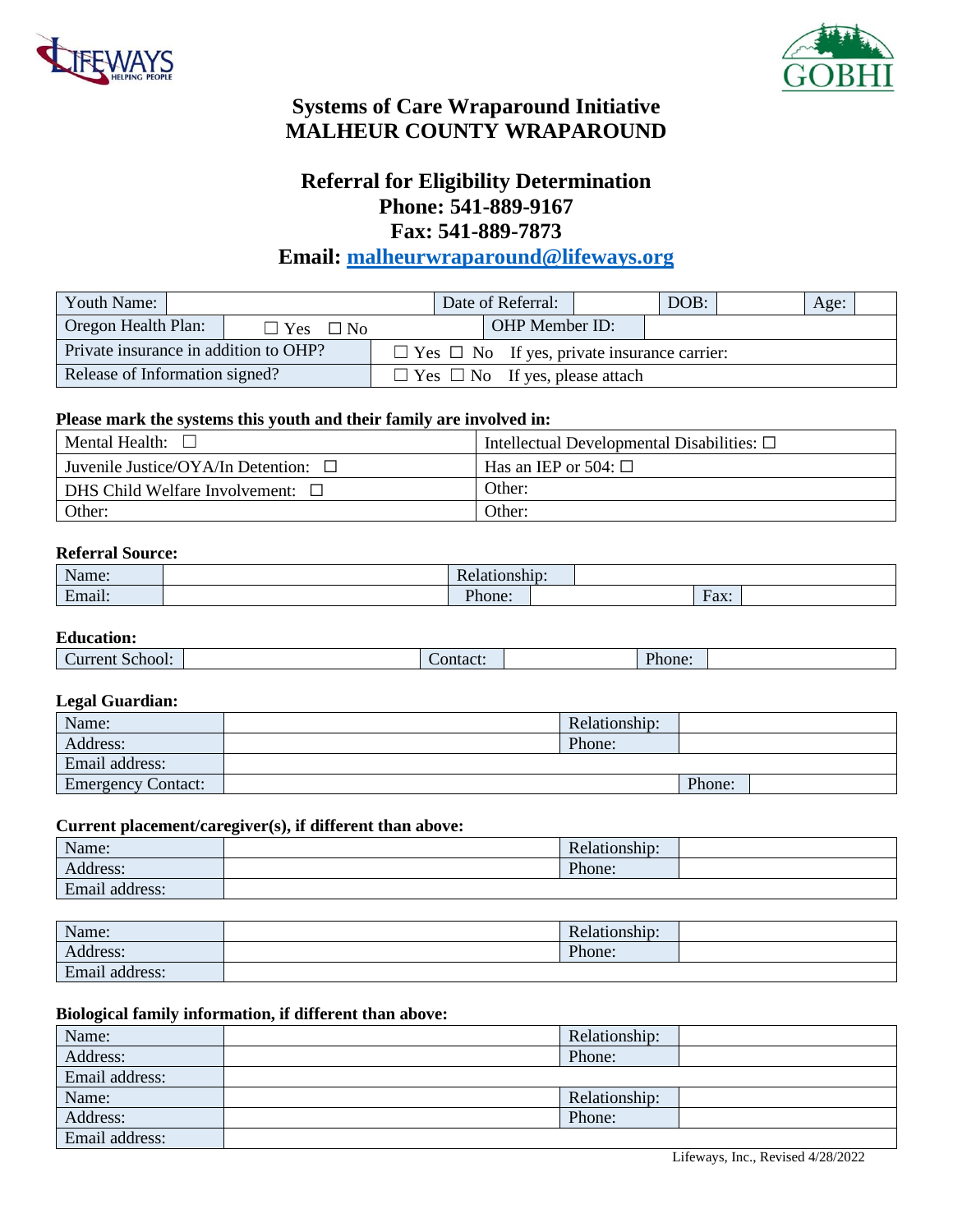**Describe the youth and family strengths:**

**Describe the youth and family needs:**

Youth Signature (required if over 14 years of age) Date

Legal Guardian Signature Date

**Cultural Considerations:**

Biological Parent Signature (if youth is in DHS custody) Date

Foster Parent Signature (if youth is in DHS custody) Date

Lifeways, Inc., Revised 4/28/2022